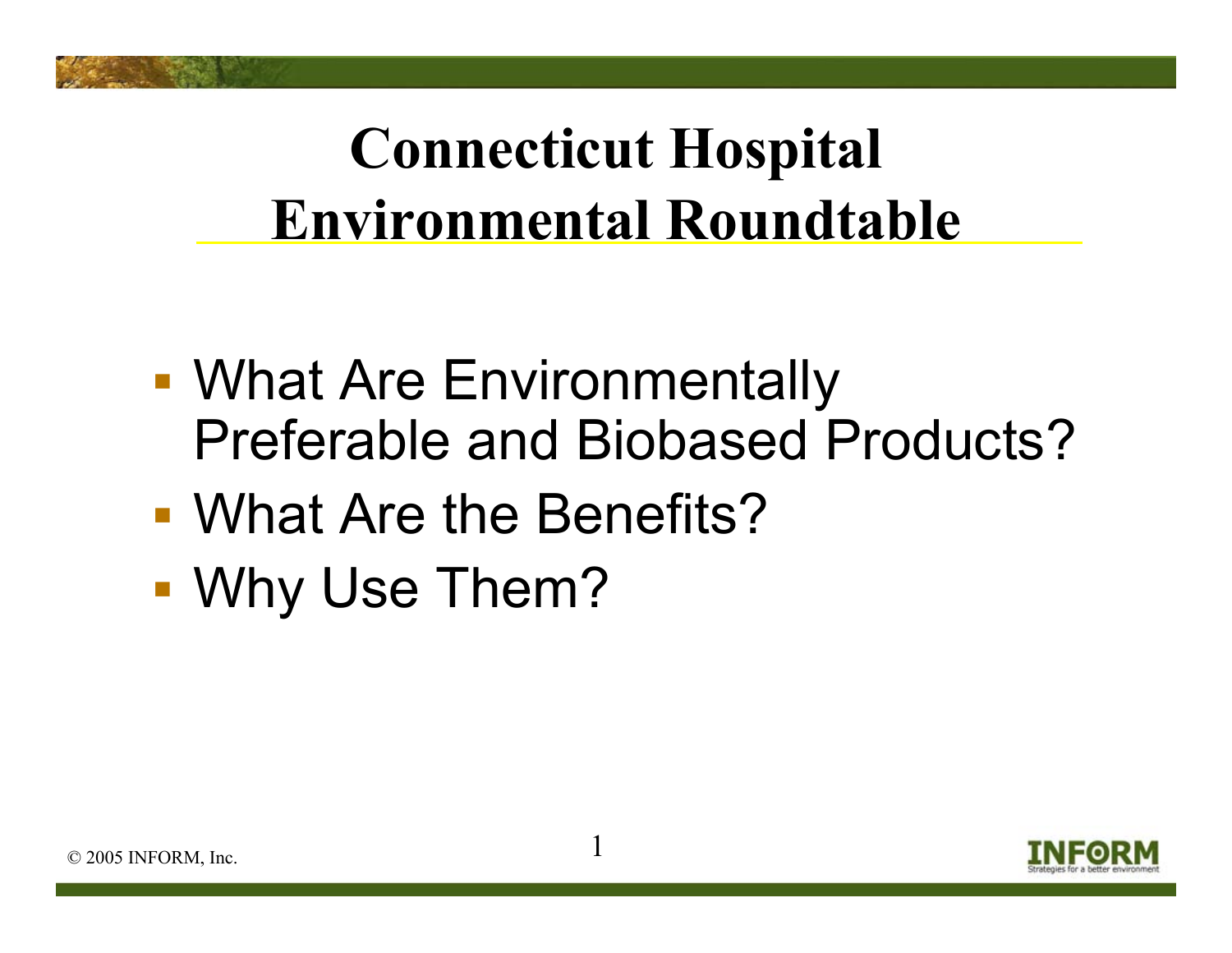#### **What Is Environmentally Preferable Purchasing?**

• **Purchasing products or services that "have a lesser or reduced effect on human health and the environment when compared with competing products or services that serve the same purpose. This comparison may consider raw materials acquisition, production, manufacturing, packaging, distribution, reuse, operation, maintenance or disposal of the product or service."\***

\*U.S. EPA

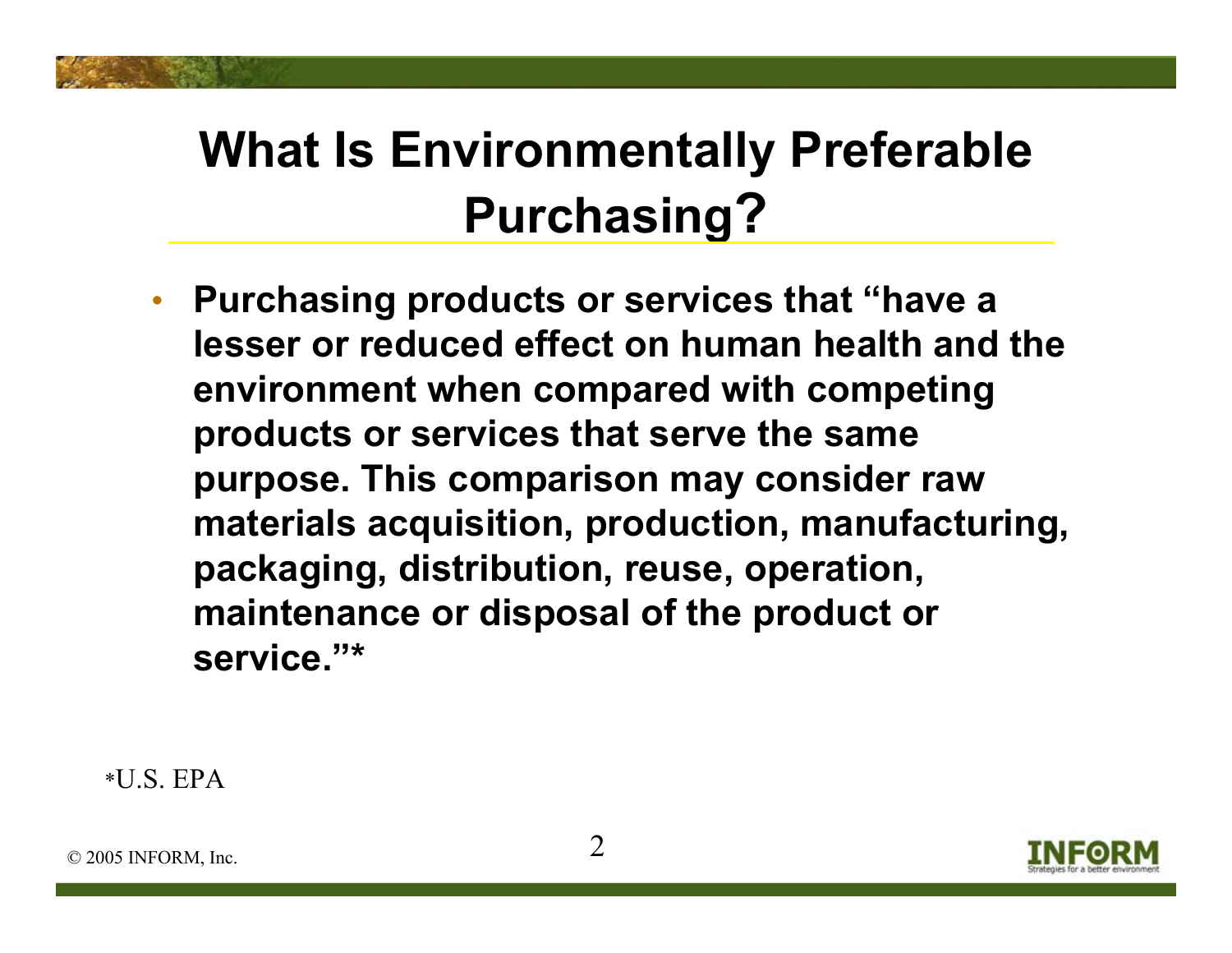# **Greenwashing**

- • **Manufacturers may claim their products are:**
	- **Environmentally Friendly**
	- •**Nontoxic**
	- $\bullet$ **Healthy**
	- $\bullet$ **Without certification we do not know for sure.**
	- $\bullet$  **Material safety data sheets do not give all the information and are hard to understand.**

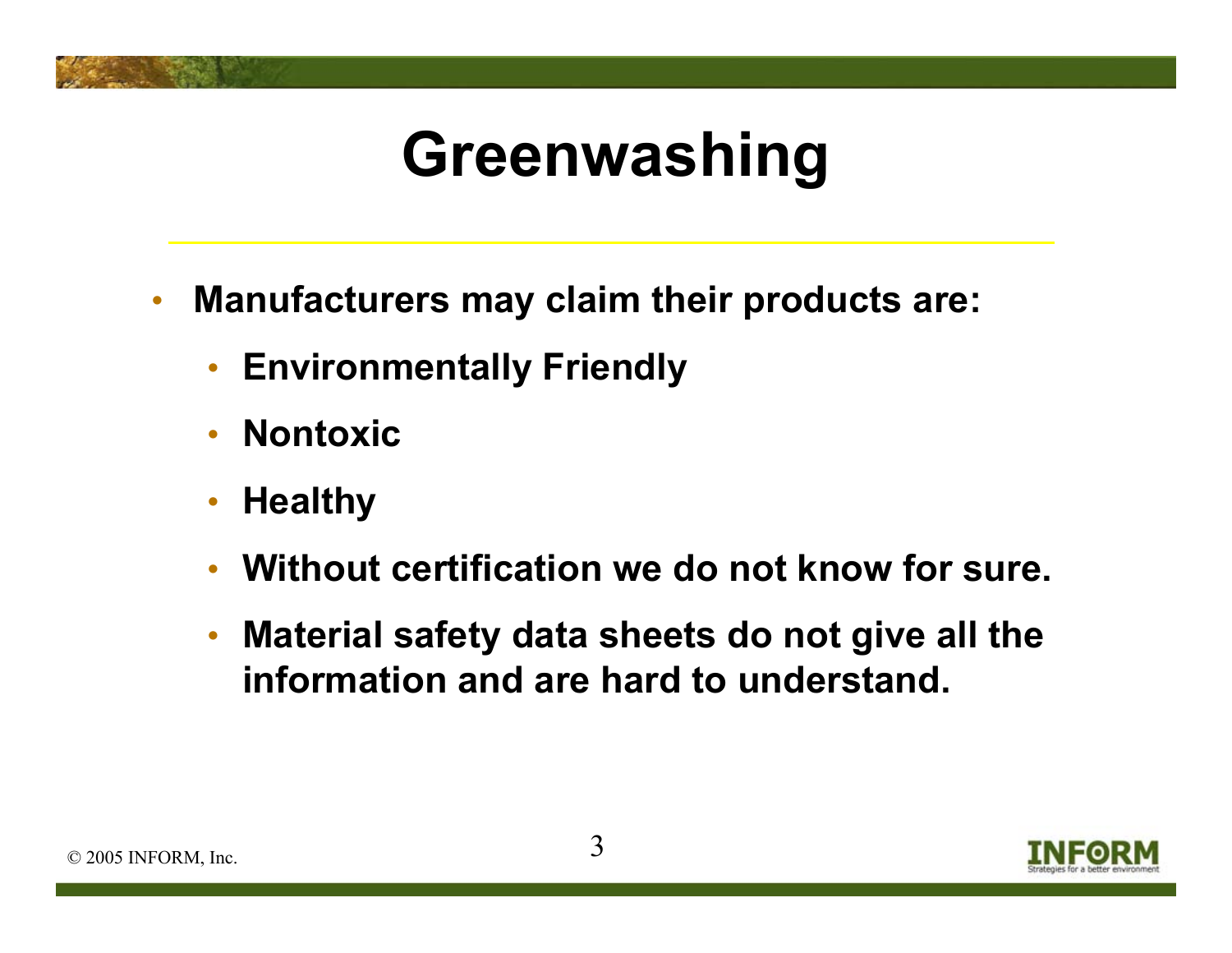#### **How Do We Know If Products Are Environmentally Preferable?**

- $\bullet$  **Green Seal Certified**
	- **Products have been evaluated by an independent third party for their compliance with a set of standards developed by a stakeholder group.**
- • **Manufacturer Certified** 
	- **The manufacturer guarantees that the product meets certain criteria or provides verification that an independent laboratory has tested the products and found them to comply with certain criteria.**

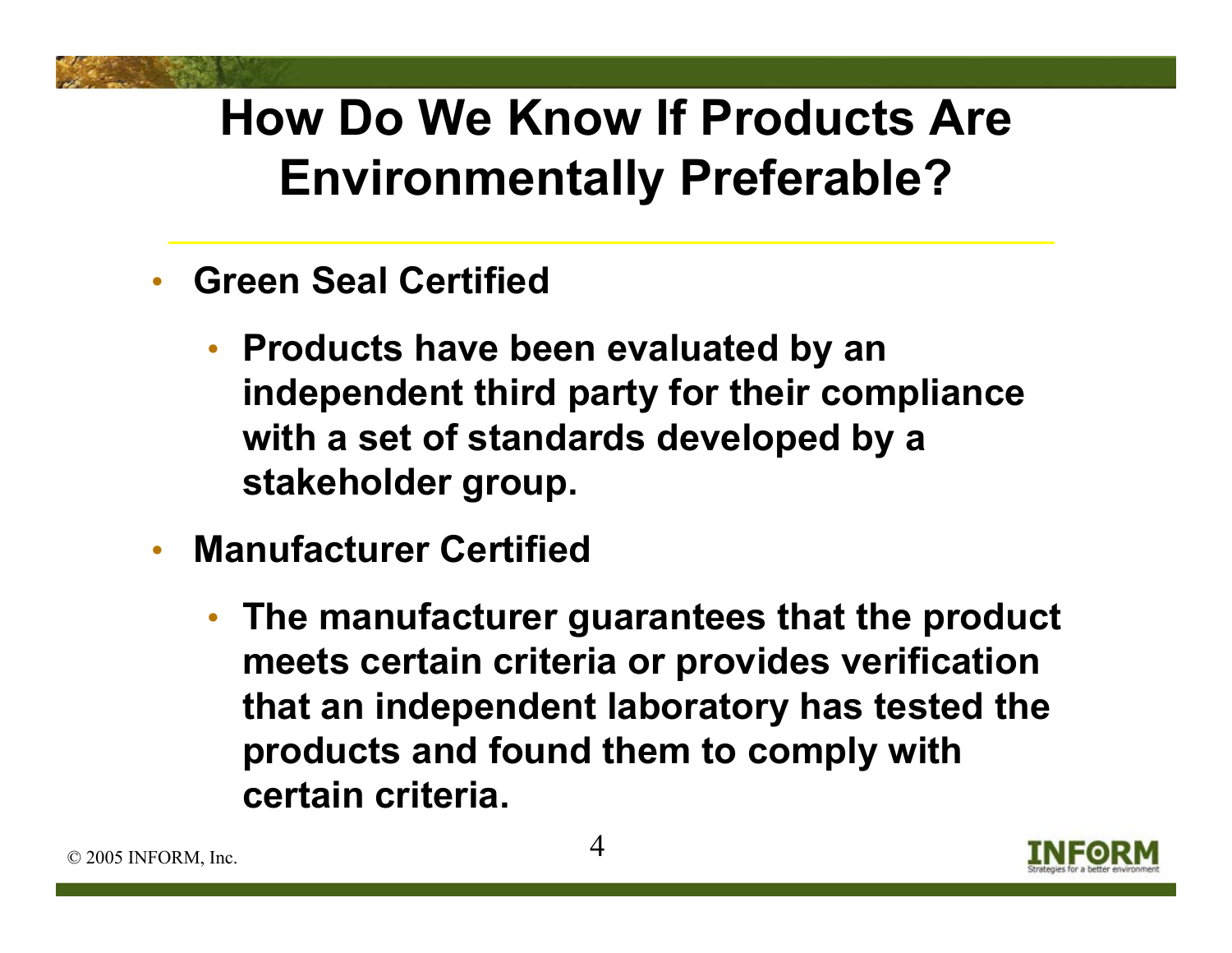# **Green Seal Criteria Cleaning Products Shall:**

- **Not contain** 
	- **Carcinogens**
	- •**Reproductive toxins**
	- **Skin and eye irritants**
	- **Skin sensitizers**
- **Not be combustible**
- **Not contribute to photochemical smog, tropospheric ozone production or poor IAQ**
- **Not be toxic to aquatic life**
- $\mathcal{L}_{\mathcal{A}}$ **Be readily biodegradable**

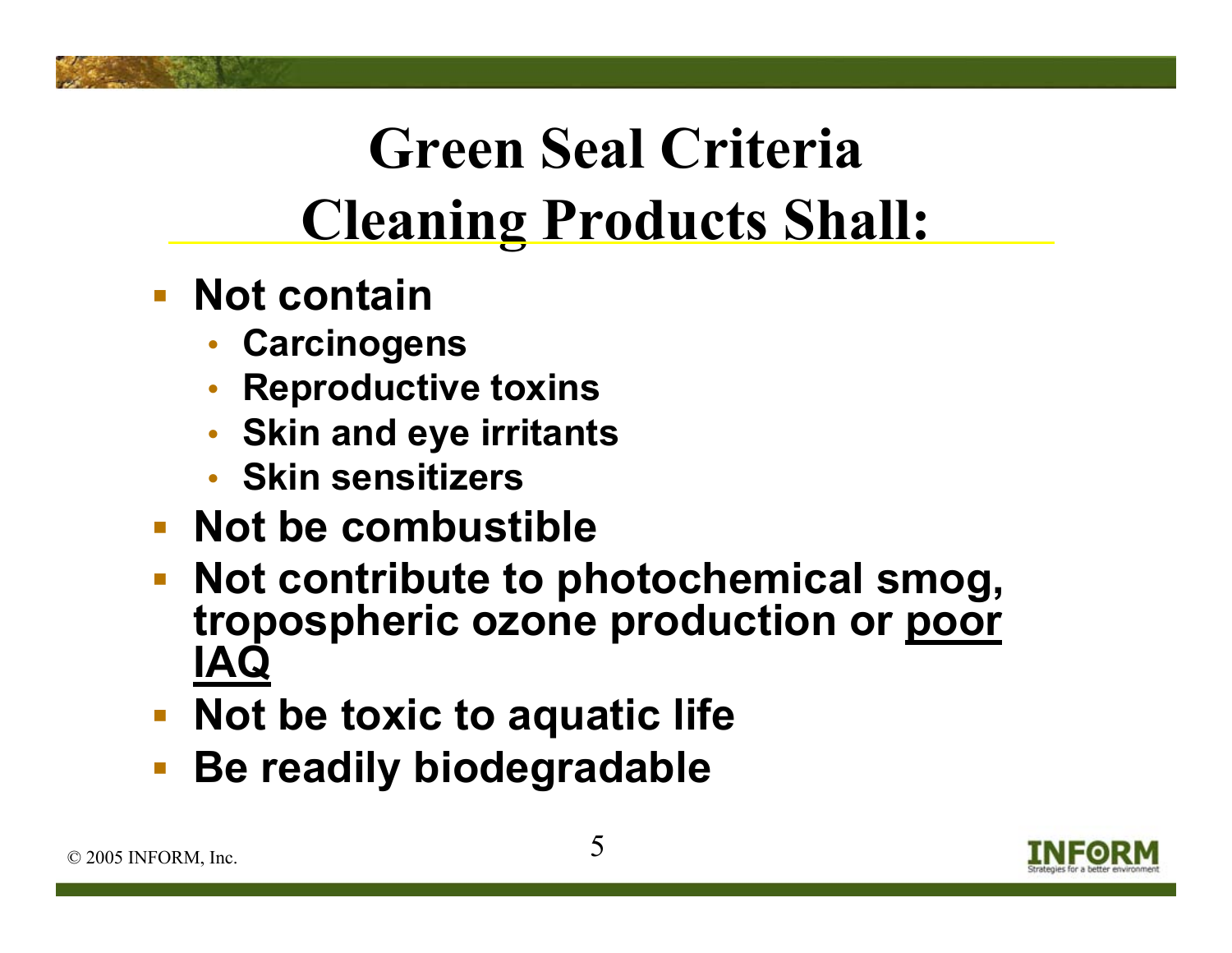### **Green Seal Standards:**

- $\bullet$ **Can the packaging be recycled or reused?**
- $\bullet$ **Is the product a concentrate?**
- $\bullet$  **Is there more than 0.5% by weight of total phosphorus?**
- **Are fragrances identified on the material safety data sheet?**
- **Is training offered on the proper use of the product?**
- $\bullet$  **Does the product contain alkylphenol ethoxylates, dibutyl phthalates or heavy metals?**



 $© 2005 INFORM, Inc.$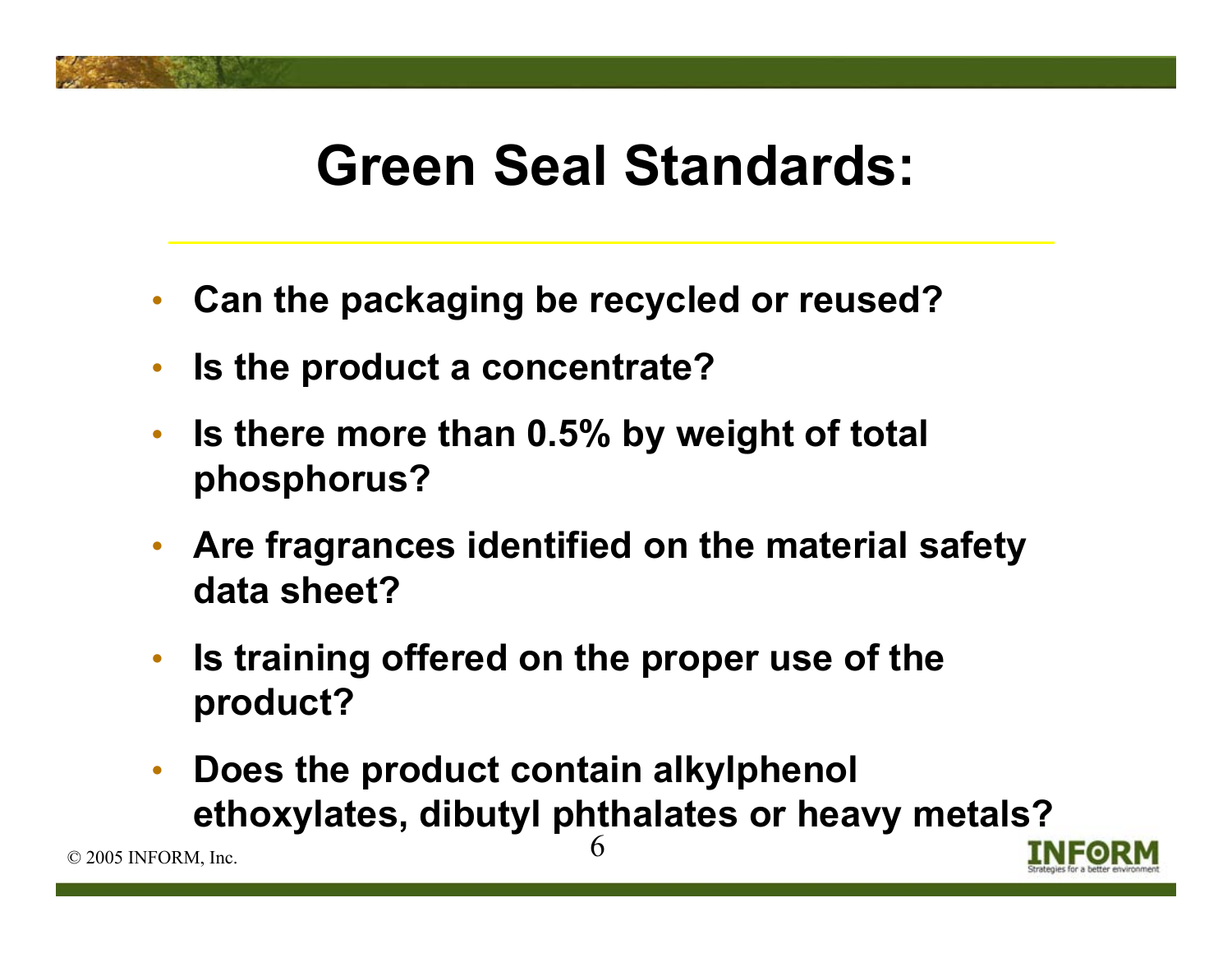### **Manufacturer Certified May Include:**

- $\bullet$ **BioBased**
- $\bullet$ **Biodegradable and non-toxic**
- $\bullet$ **Concentrated**
- $\bullet$ **No chlorine bleach**
- $\bullet$ **No petro-chemical compounds**
- $\bullet$ **No phosphates or phosphate derivitives**
- $\bullet$ **No VOCs**

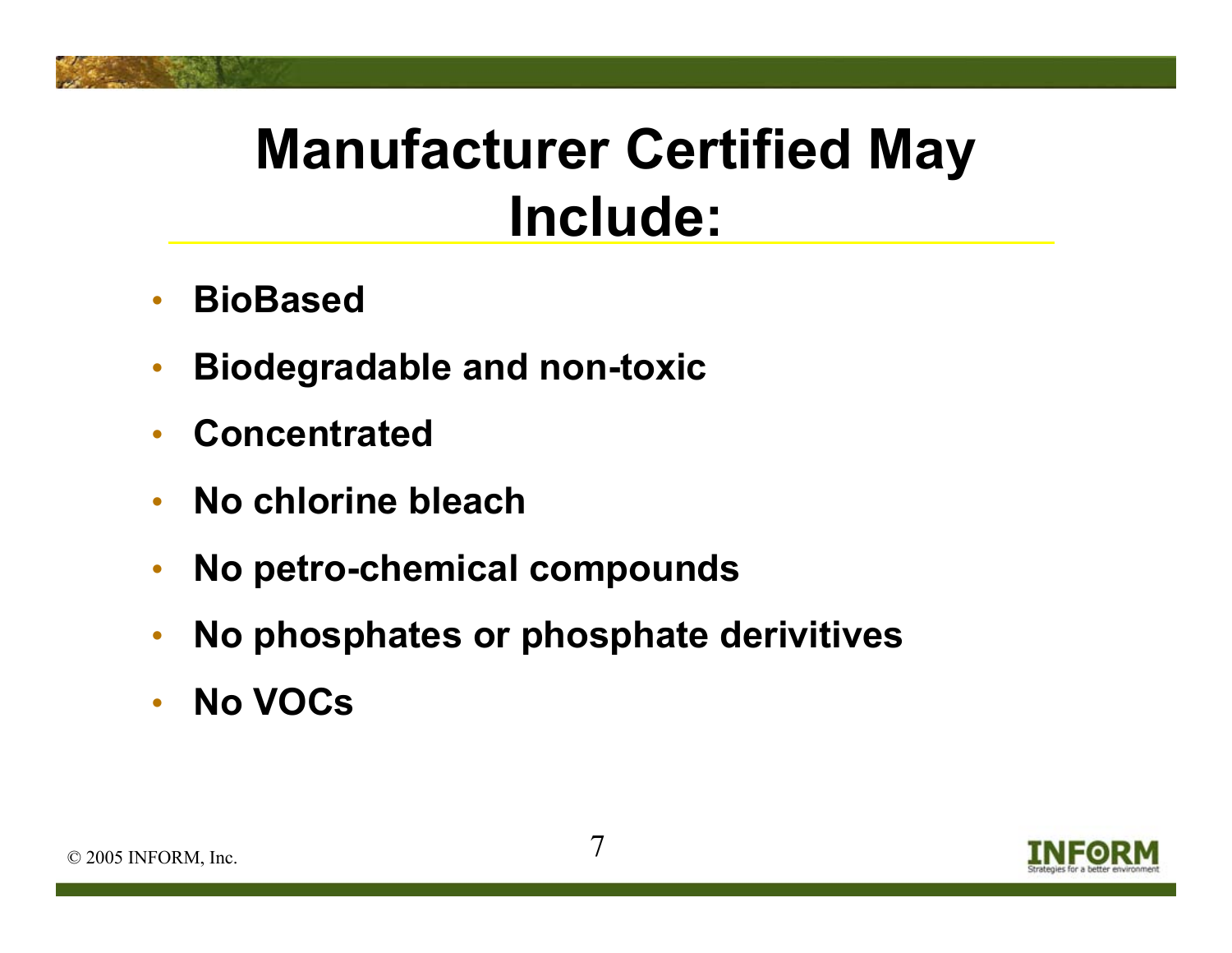### **What is BioBased?**

• **"A product determined by the Secretary to be a commercial or industrial product (other than food or feed) that is composed, in whole or in significant part, of biological products or renewable domestic agricultural materials (including plant, animal, and marine materials) or forage materials."\***

\*Definition used for Federal Biobased Product Preferred Provider Program

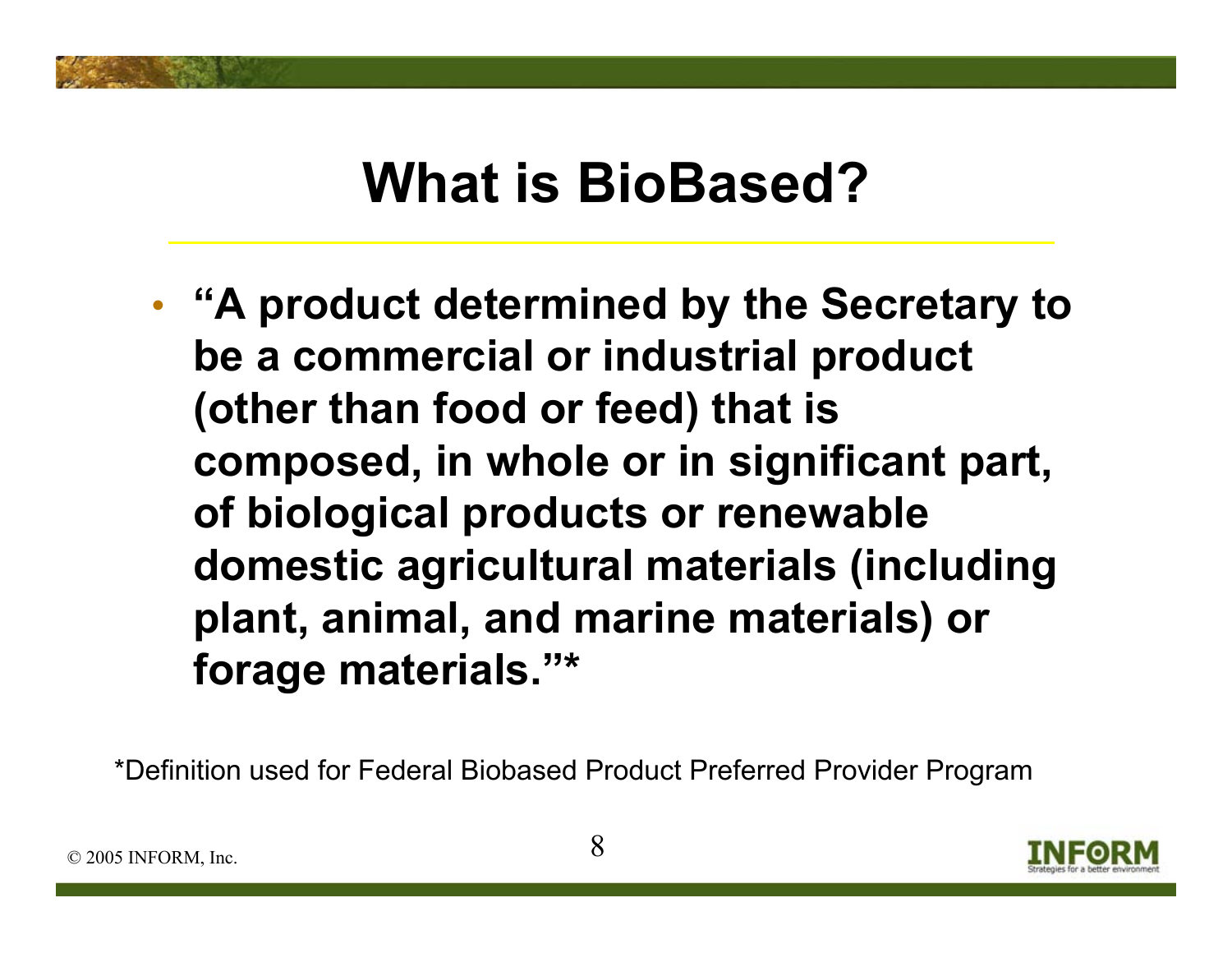### **What is BioBased?**

- • **"Relies on plant or animal materials as the main ingredient.**
- • **The plants or animals utilized are a renewable resource.**
- • **With some exceptions, generally do not contain synthetics, toxins or environmentally damaging substances."\***

\***Biobased Manufacturers Association**



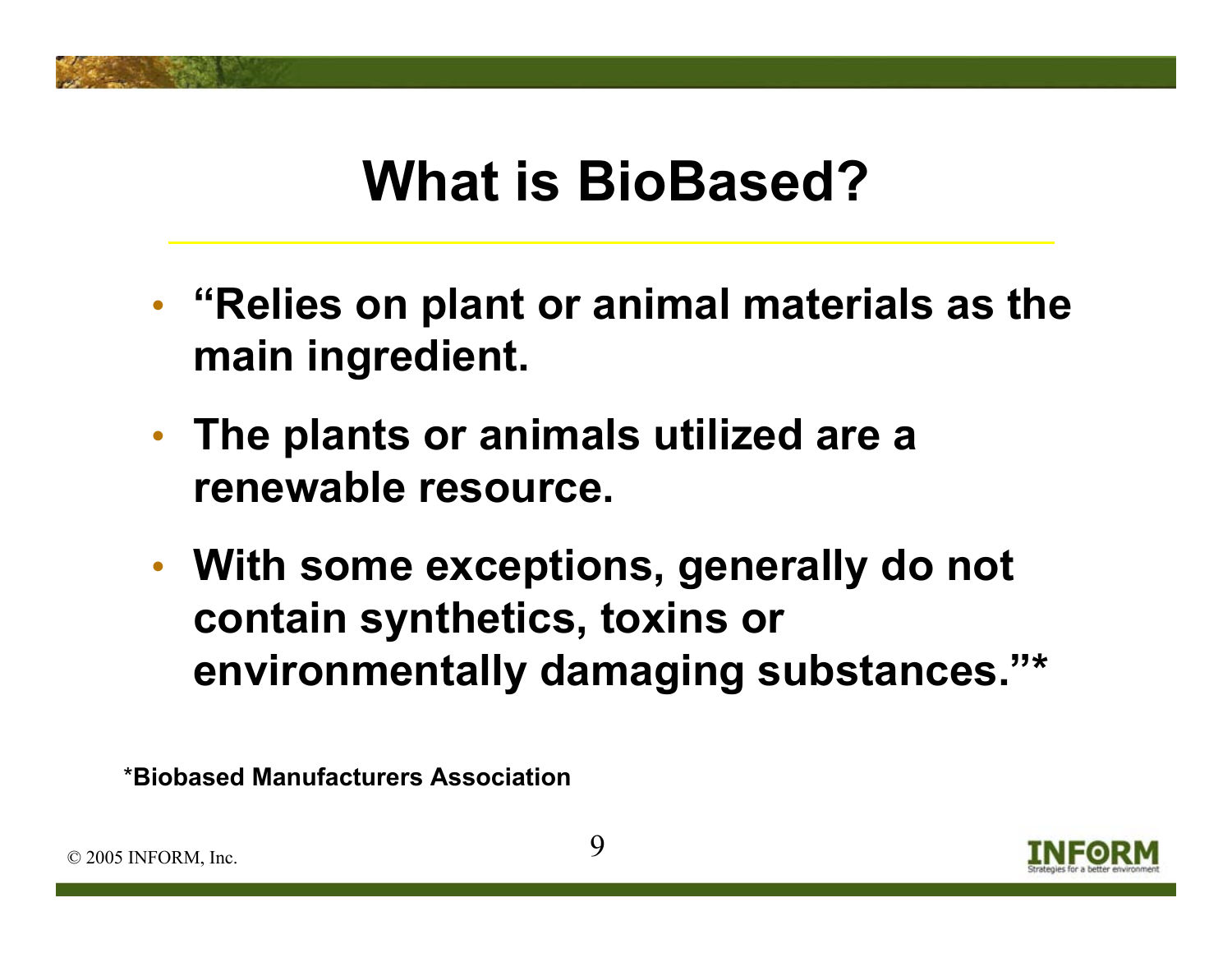### **BioBased and Green Seal Certified**

- **Some BioBased Products are Green Seal Certified.**
- **The certification process is expensive favoring the larger manufacturers.**
- • **Many Green Seal Certified products are petroleum based.**
- **There is no research comparing BioBased with Petroleum Based products so it is difficult to say with certainty that BioBased is a better choice.**

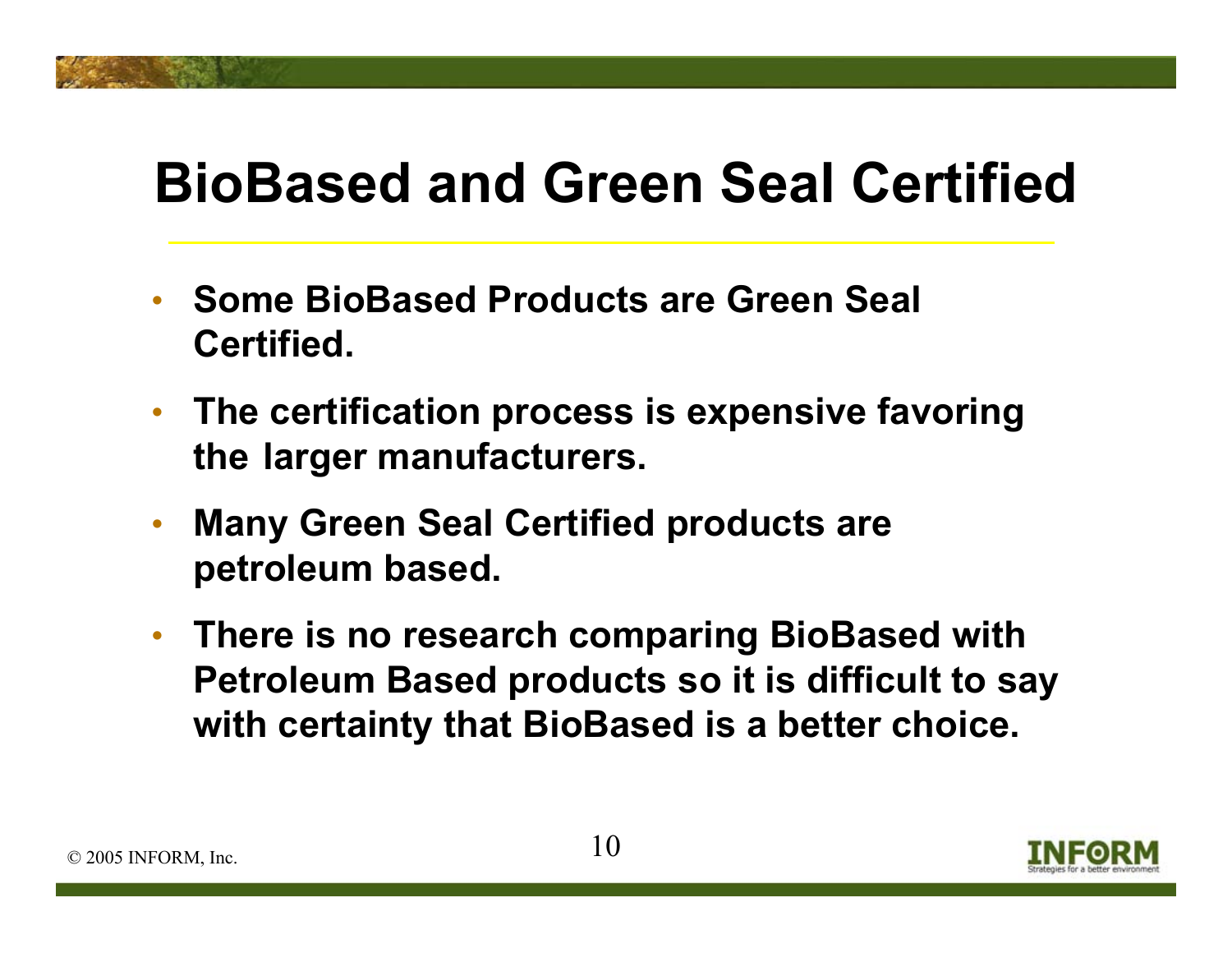# **Benefits of BioBased**

- $\bullet$ **Reduces our dependence on imported oil.**
- $\bullet$  **Reduces the need to drill for oil in our environmentally sensitive areas.**
- **Provides a stable market for our farmers.**
- $\bullet$  **Avoids many of the health and environmental consequences of using fossil fuels.**
- **Products may be healthier and safer for the user and the environment.**

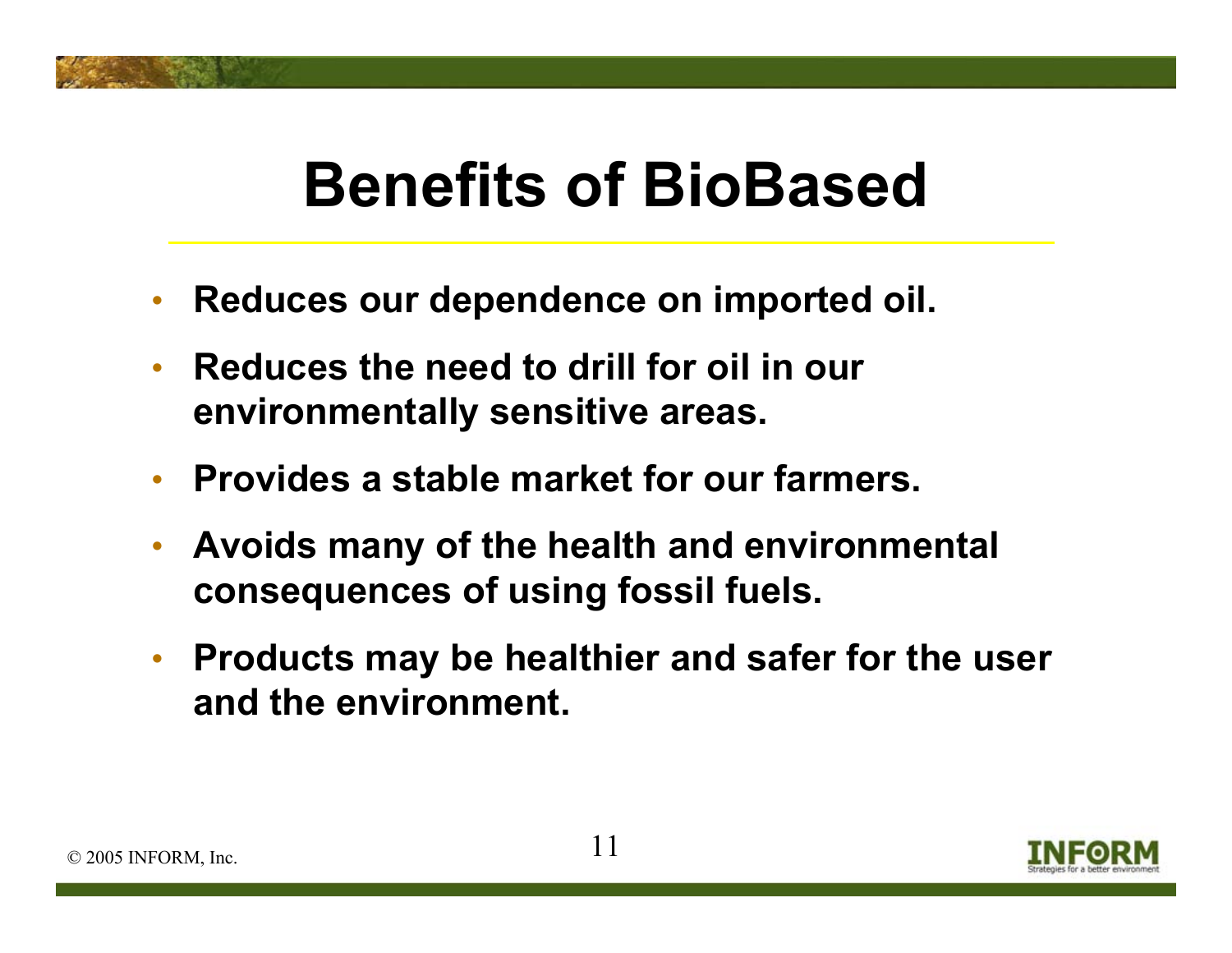## **Why Is It Important To Use Environmentally Preferable Products?**

- **A single janitorial worker uses, on average, 194 lbs of chemicals annually, approximately 25% of which are hazardous substances.**
- **Janitorial workers experience one of the highest rates of occupational asthma.**
- **6 out of 100 janitors are injured each year**
	- • **20% are serious burns to the eyes or skin**

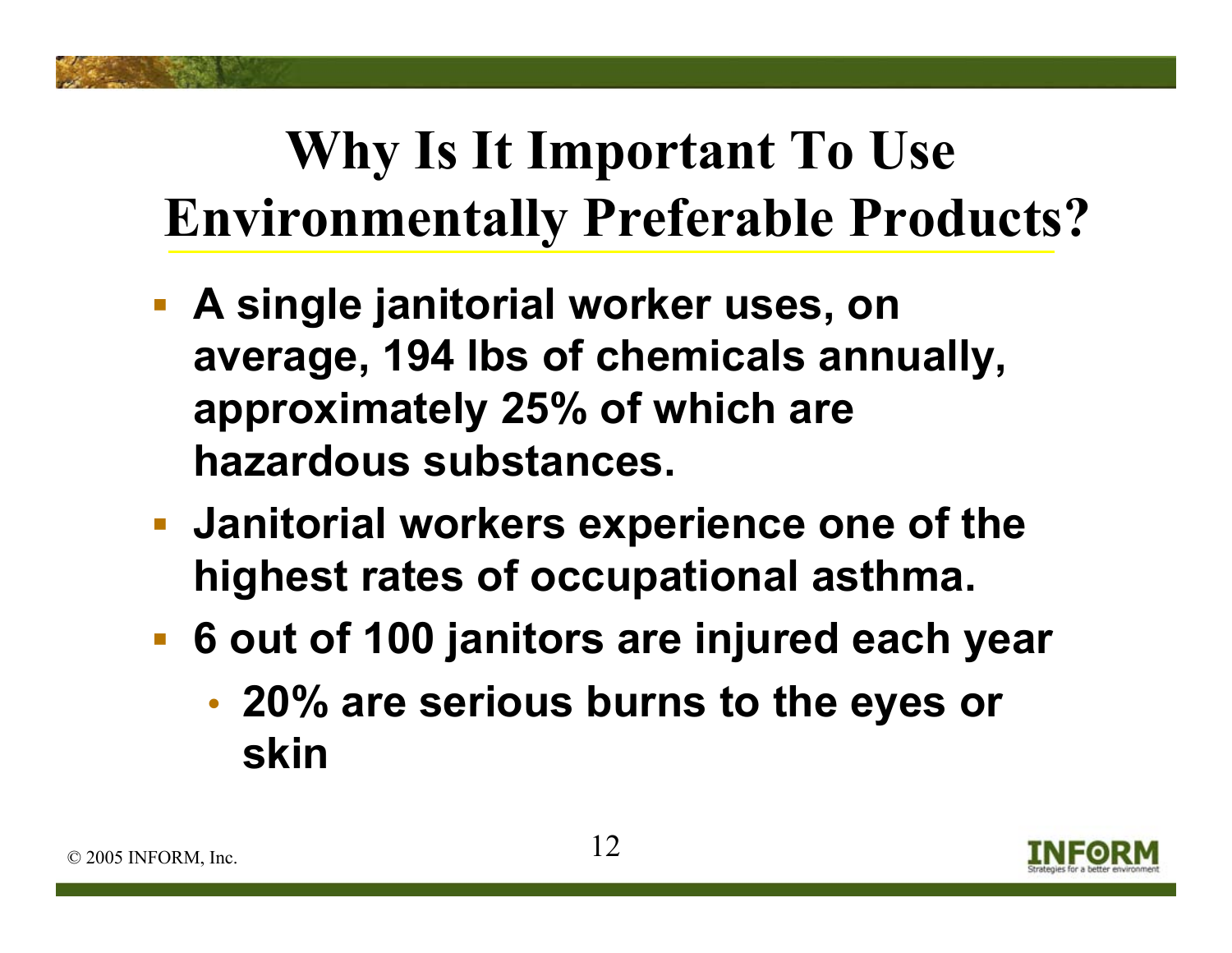## **A Mount Sinai Study Found\***

#### **The same chemicals used in common cleaning products were in the blood and urine of a sampling of Americans including:**

- **VOCs**
- •**Dibutyl Phthalate**

\*Mount Sinai School of Medicine

Environmental Working Group and Commonweal

 $\frac{13}{2005}$  O 2005 INFORM, Inc. http://www.ewg.org/reports/bodyburden/es.php

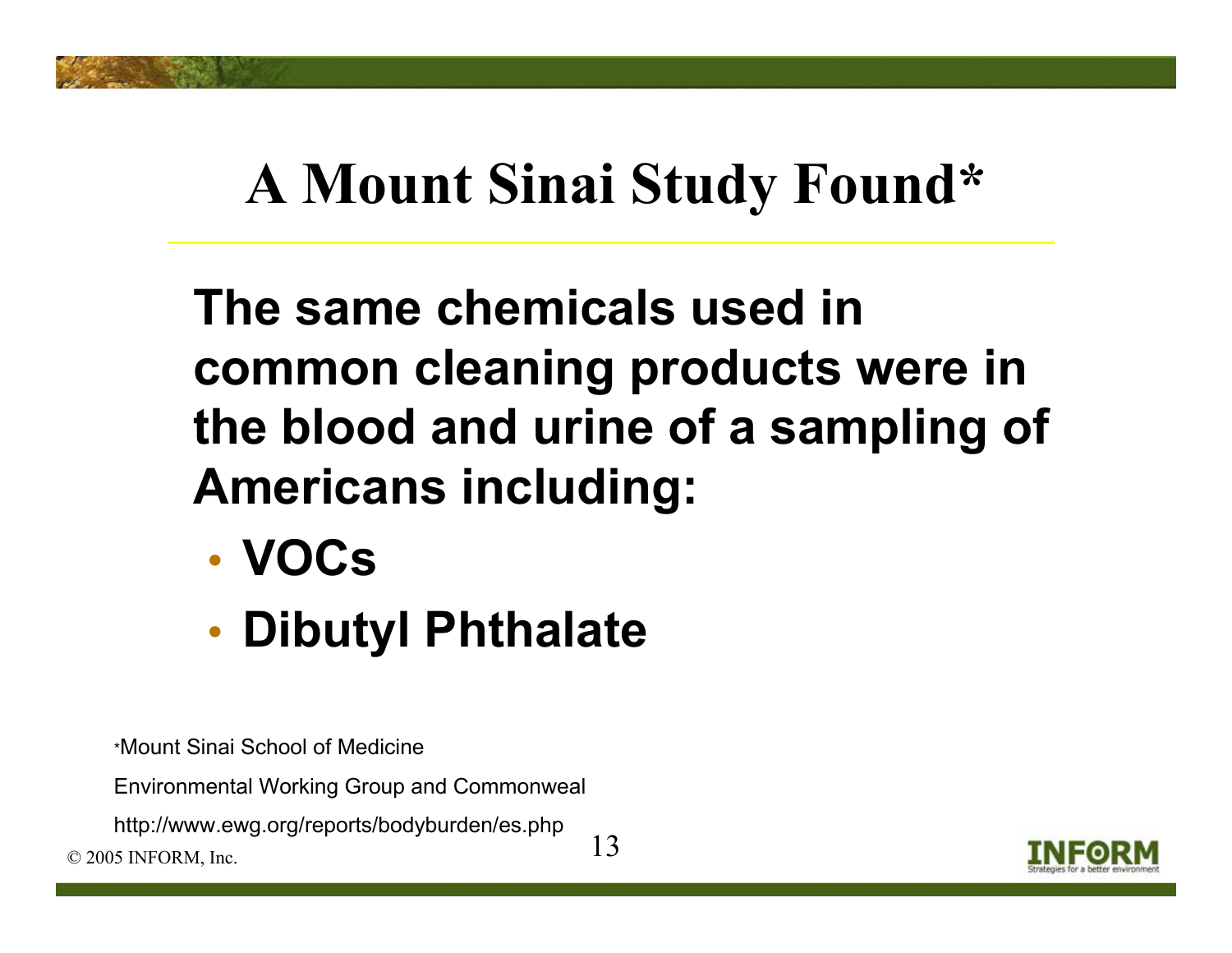## **Chemical Specific Health and Safety**

- **2-Butoxyethanol**
	- •**Absorbs directly through the skin**
	- •**Can effect the developing fetus**
	- •**Is a suspected carcinogen**
	- •**Can cause liver and kidney damage**
- **Common in:**
	- •**Surface cleaners (glass, all purpose)**
	- •**Specialty cleaners (disinfectant, carpet)**

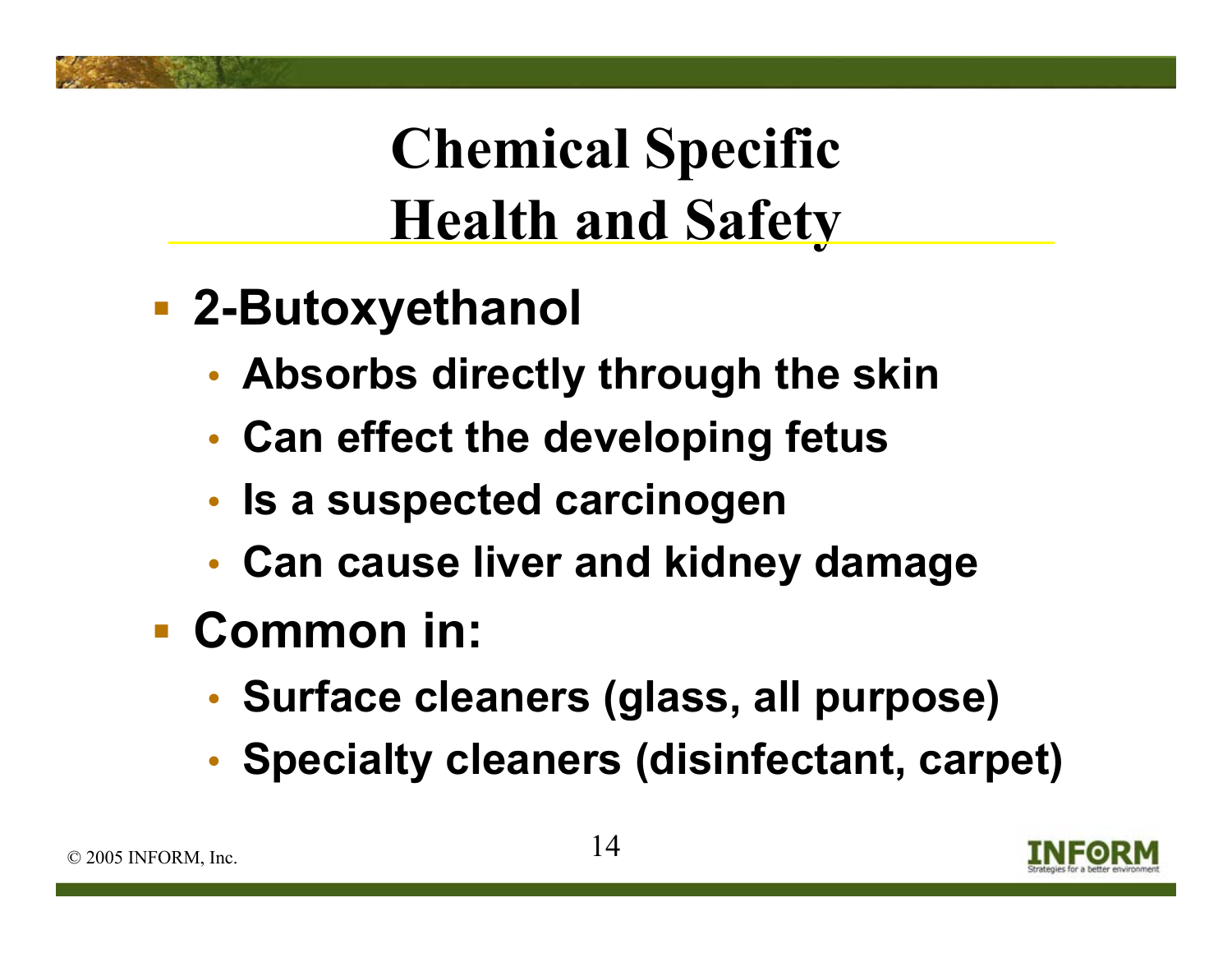## **Chemical Specific Health and Safety**

- $\mathbb{R}^2$  **Dibutyl Phthalate**
	- •**Endocrine disruptor**
	- •**Reproductive system toxin**
	- $\bullet$ **Mutagen**
	- •**Can cause liver and kidney damage**
- **Common in:**
	- **Floor finishes**
	- •**Floor strippers**

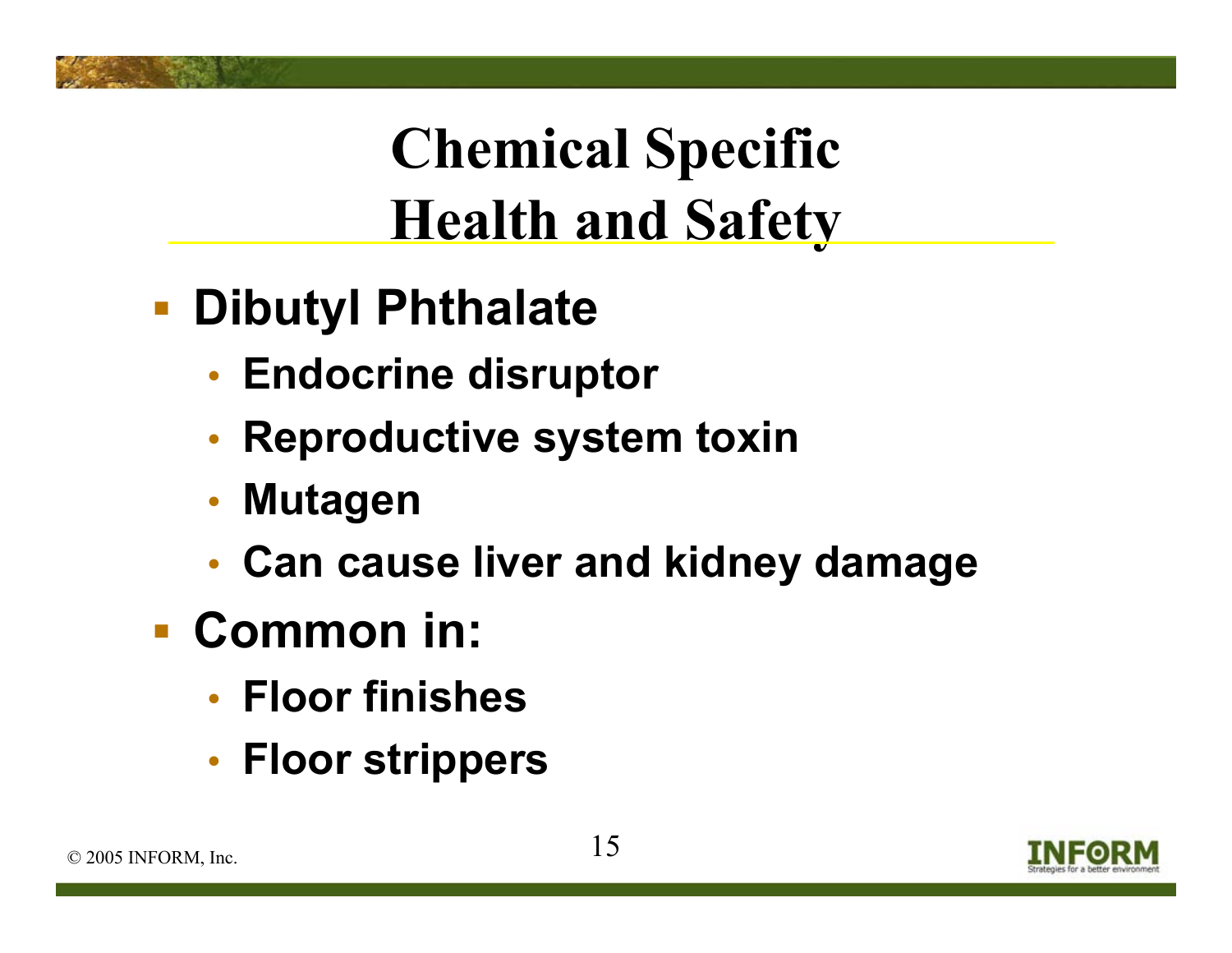## **Why is Environmentally Preferable Cleaning Important?**

- **Cleaning products adversely affect indoor air quality (IAQ) which can impact the health of occupants.**
- **Cleaning products often contain carcinogens, asthmagens, endocrine disruptors, and toxins that target various body systems.**
- **These chemicals can have a greater impact on a hospital patient than on a healthy individual.**

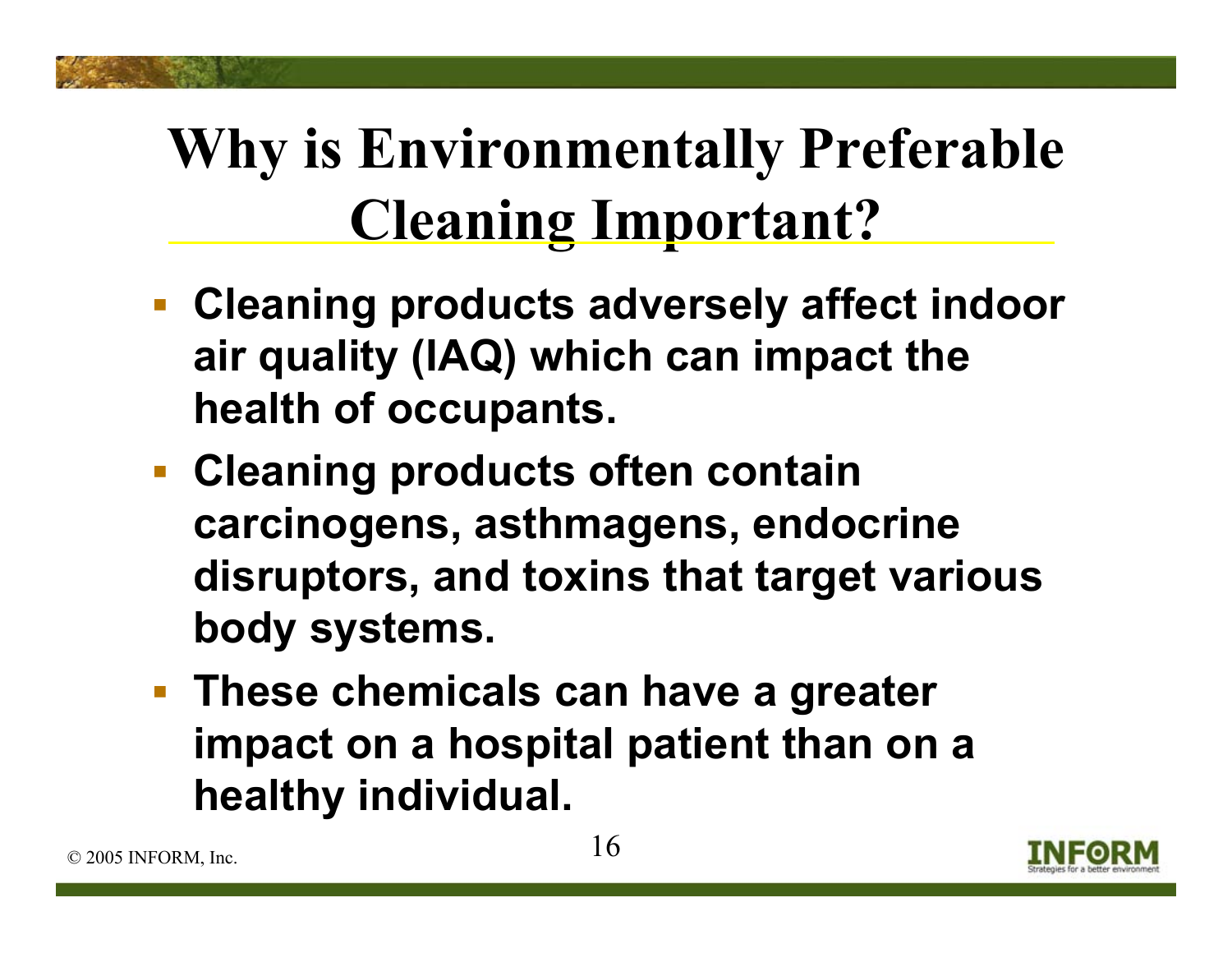### **Poor IAQ Exacerbates:**

- **Asthma**
	- • **Studies are finding links between cleaning chemicals and asthma.**
	- •**20 million people suffer from asthma.**
	- •**Including 6.1 million children under 18.**
- **Chronic Respiratory Illnesses**
- $\mathbb{R}^n$ **Sick Building Syndrome**
- $\overline{\mathbb{R}^2}$ **Allergies and Other Sensitivies**

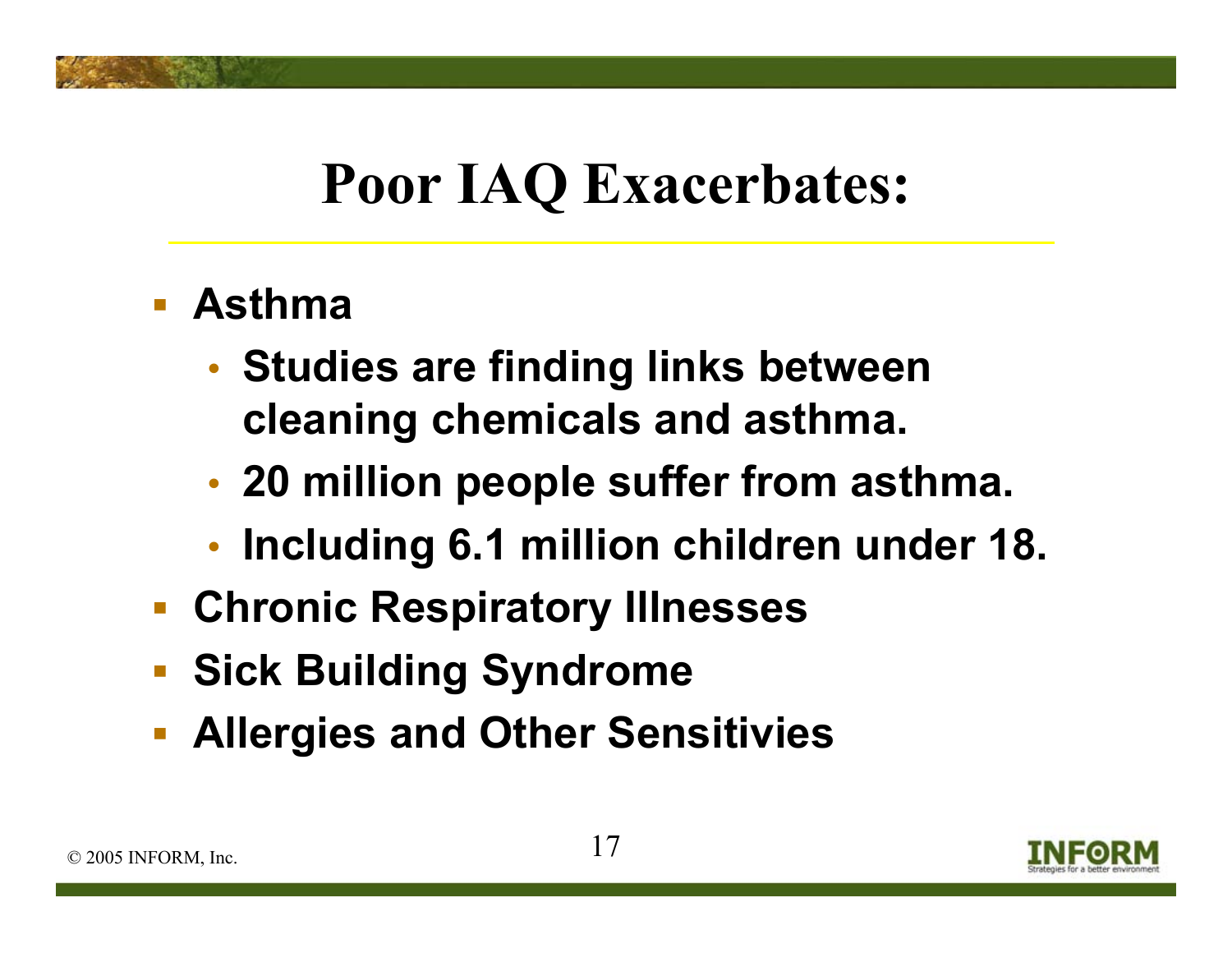## **Indoor Air Quality**

- **Americans typically spend 90% of their time indoors.**
- **Indoor concentrations of pollutants are commonly 3-5 times higher indoors than outdoor concentrations and can be as much as 100% higher.**
- **Indoor air quality is affected by cleaning products and processes, HVAC systems, interior finishes, exterior pollutants, any product (including personal care, markers, solvents, pesticides…), pets and pests.**

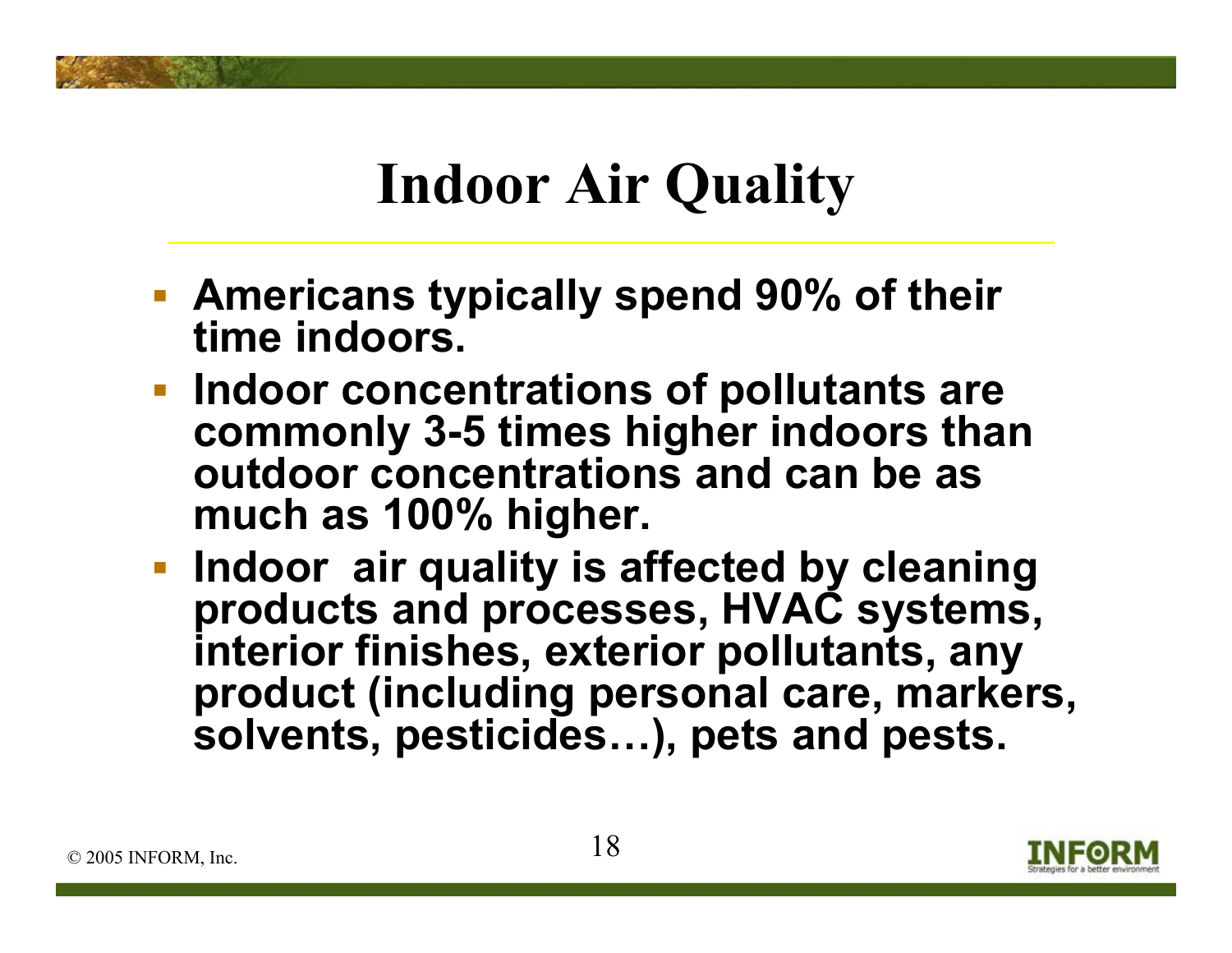### **The Cost of Poor Indoor Air Quality**

- $\mathcal{L}_{\mathcal{A}}$ **Asthma alone costs up to \$16.1 billion\***
- **Lost productivity**
	- •**Improving IAQ would save \$200 billion\*\***
- **Healthcare for acute and chronic ailments**
- **Workers compensation claims**
- **Absenteeism in schools**

\*National Institutes of Health

\*\* EPA

 $\degree$  2005 INFORM, Inc.  $19$ 

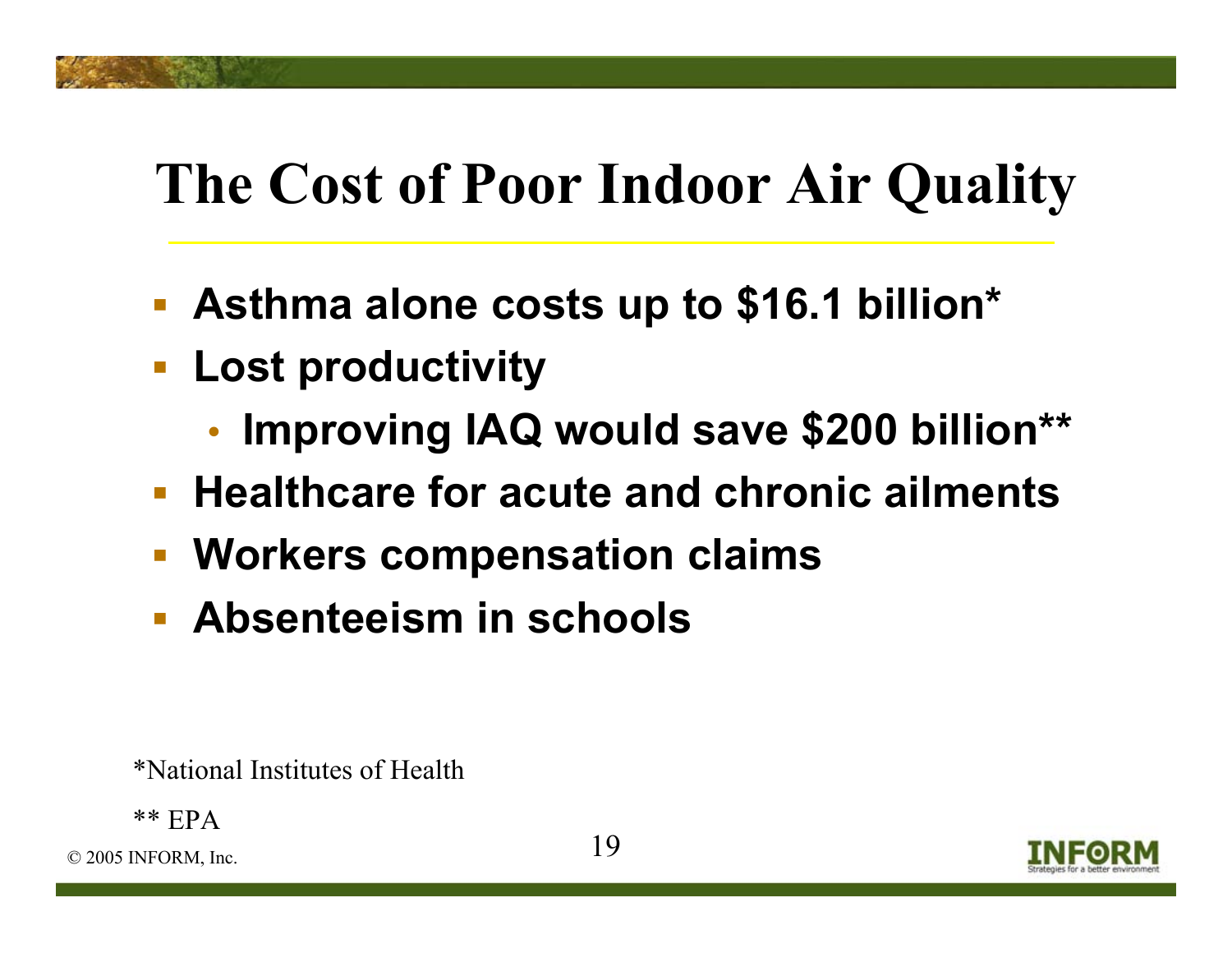## **What is Environmentally Preferable Cleaning?**

- **Using less-toxic products**
	- **Green Seal Certified**
	- **Manufacturer Certified**
- **Using procedures that limit the use of chemicals**
	- •**Identify your cleaning tasks**
	- $\bullet$ **Use only the product needed for those tasks**

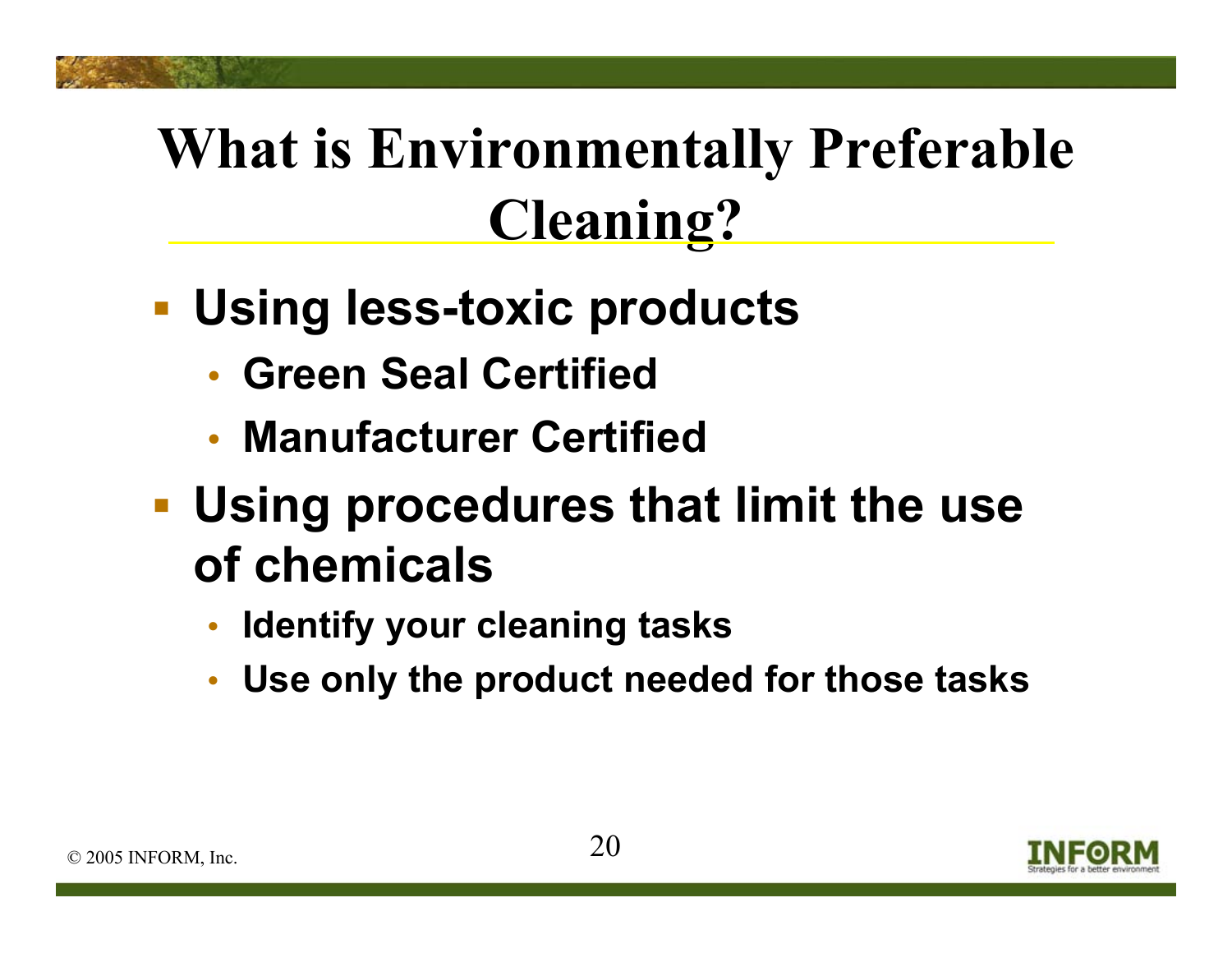## **Advanced Technology Equipment**

- $\Box$  **Reducing the need for the use of moretoxic cleaning products can be achieved by:**
	- • **Installing dirt grabbing walk off mats at entrances**
	- • **Using microfiber cloths and mops that pick up dirt**
	- • **Employing high filtration vacuums and vacuum attachments on other floor care equipment**

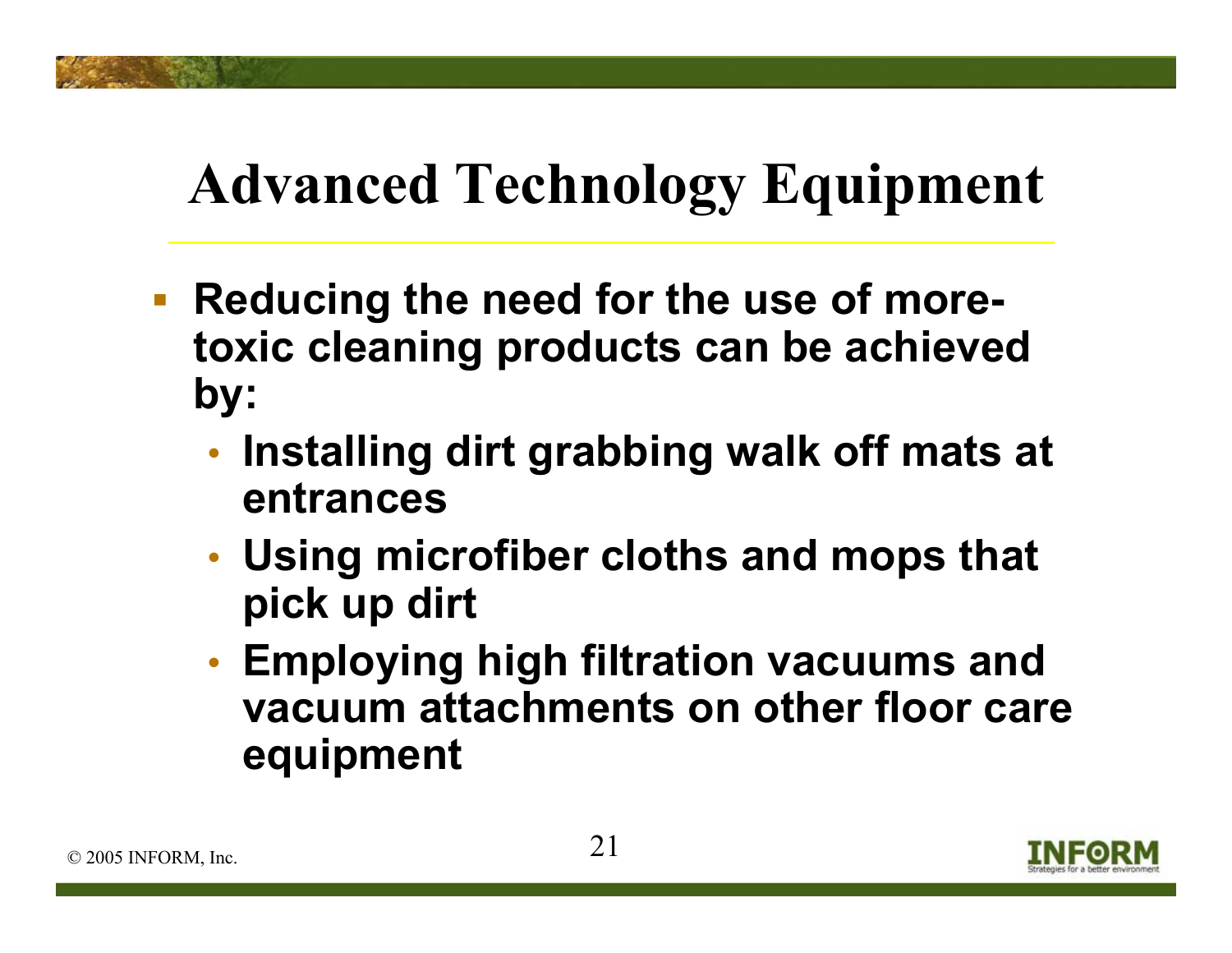### **Implementation Support**

- **Win the support and cooperation of building occupants and staff**
	- • **Educate building occupants about the program**
	- • **Explain the health and productivity benefits of EP cleaning**
	- • **Involve staff in pilot projects so they can feel a part of the new program**

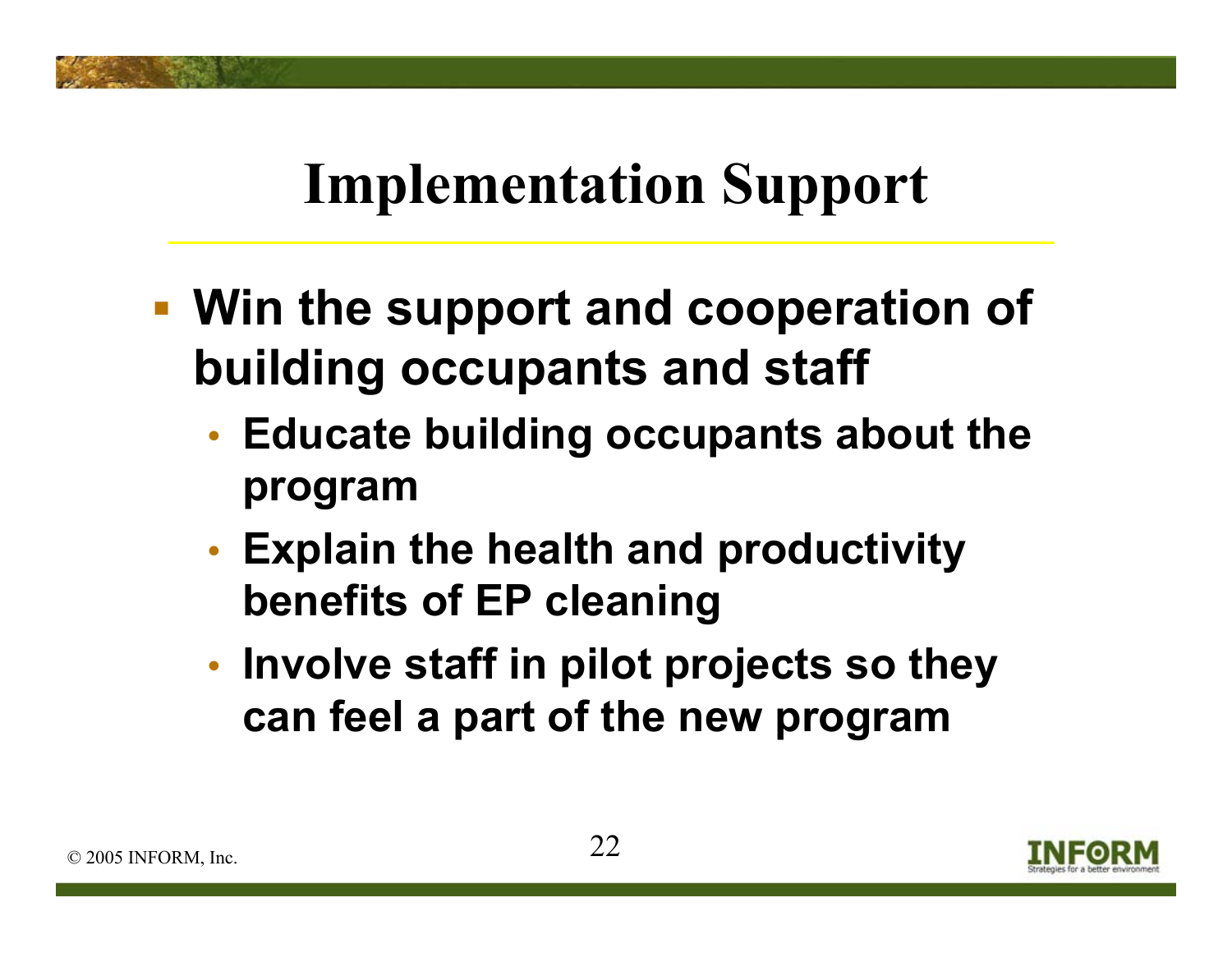### **Implementation**

- **Adopt an EP cleaning products policy**
- Set up a pilot project
- **Have your manufacturer's** representative help you select appropriate products
- **Provide staff training for managers and** custodial workers